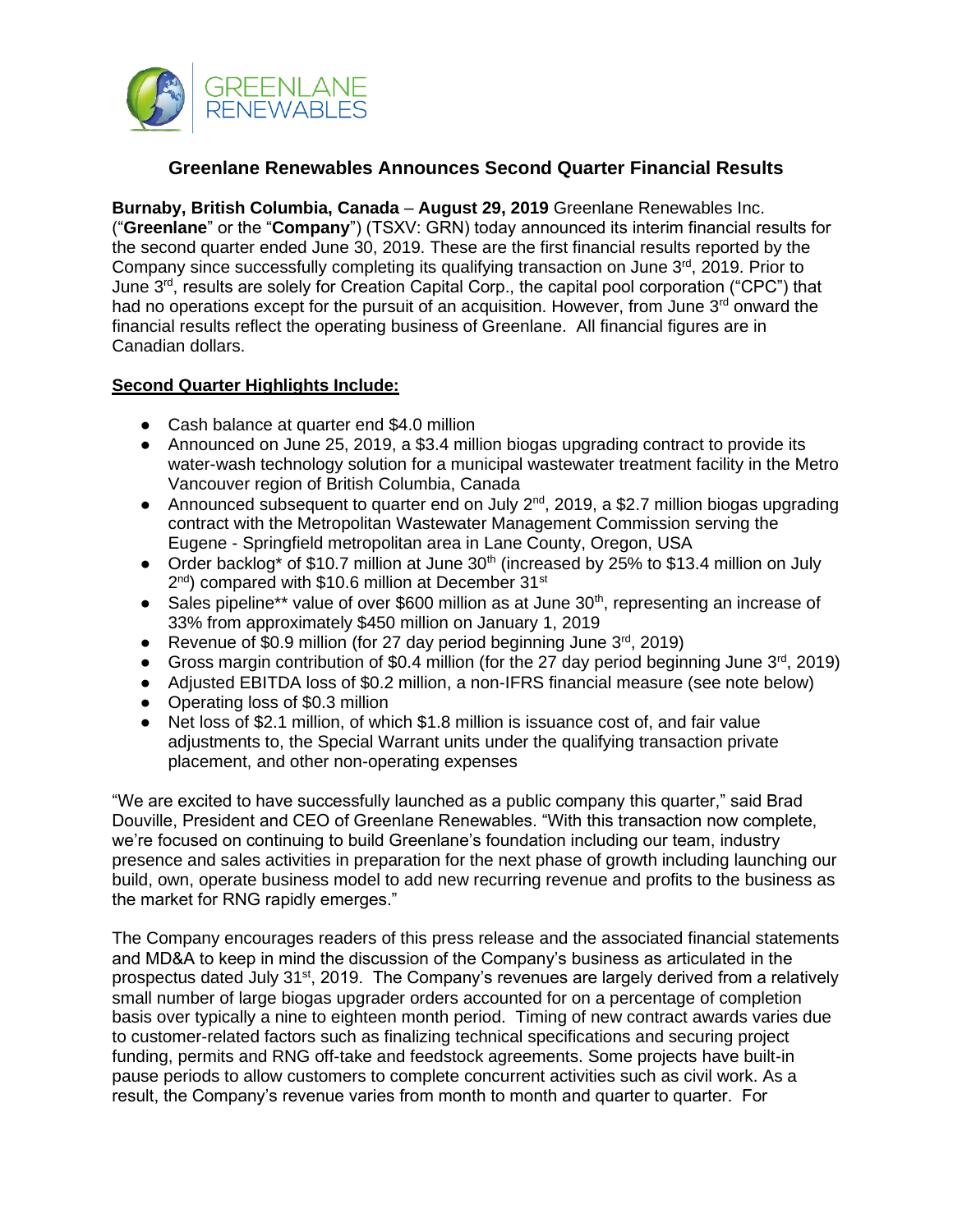instance, from January 1, 2019 to June 2, 2019, had the CPC acquisition transaction occurred on January 1<sup>st</sup>, 2019, the Company would have recorded revenue of \$2.0 million (based on internal estimates). In the following 27 days – June 3, 2019 to June 30, 2019, revenue was \$0.9 million, or 45% of the revenue for the preceding 5 months.

### **Revenue Outlook**

With a strong order backlog for the remainder of 2019, the majority of the Company's expected revenue for the year should fall in the back half of 2019. Based on the timing and delivery of equipment for existing orders and the expected receipt and related timing of new orders, the Company expects between \$17 million and \$22 million in annualized revenue assuming the CPC acquisition transaction occurred January 1<sup>st</sup>, 2019.

### **The Market Outlook**

Management believes that the industry is at an inflection point. According to the Global Biogas Upgrading Market Outlook, biogas upgrading sales are forecasted to grow at a minimum 30% CAGR over the next 5 years in North America and Europe. Internal estimates based on various market statistics and industry publications suggest that reaching 5% renewable natural gas (RNG) content to the North American gas distribution network alone would be approximately US\$18 billion in biogas upgrading equipment sales.

Furthermore, the pace of industry and government announcements continues to accelerate. For example on July 31<sup>st</sup> a Bill was signed in Oregon targeting 15% of the State's natural gas pipeline system to be RNG by 2030, and 30% by 2050. Greenlane currently has 50% market share of the projects either operating or under construction in the State of Oregon. In addition, in March Southern California Gas Co. (SoCalGas) announced a commitment to 5% of their network to be RNG by 2022, and 20% by 2030. The first RNG produced within California and introduced into the SoCalGas' pipeline system occurred in July 2018 and was generated using a Greenlane supplied biogas upgrading system.

## **NON-IFRS FINANCIAL MEASURES**

Management evaluates the Company's performance using a variety of measures, including "operating profit" and "Adjusted EBITDA". The non-IFRS measures should not be considered as an alternative to or more meaningful than revenue or net loss. These measures do not have a standardized meaning prescribed by IFRS and therefore they may not be comparable to similarly titled measures presented by other publicly traded companies and should not be construed as an alternative to other financial measures determined in accordance with IFRS. The Company believes these non-GAAP financial measures provide useful information to both management and investors in measuring the financial performance and financial condition of the Company. Management uses these and other non-IFRS financial measures to exclude the impact of certain expenses and income that must be recognized under IFRS when analyzing consolidated underlying operating performance, as the excluded items are not necessarily reflective of the Company's underlying operating performance and make comparisons of underlying financial performance between periods difficult. From time to time, the Company may exclude additional items if it believes doing so would result in a more effective analysis of underlying operating performance. The exclusion of certain items does not imply that they are non-recurring.

\* Order backlog refers to sales contracts that will be recognized typically over 9 to 18 months as completion of the projects progress.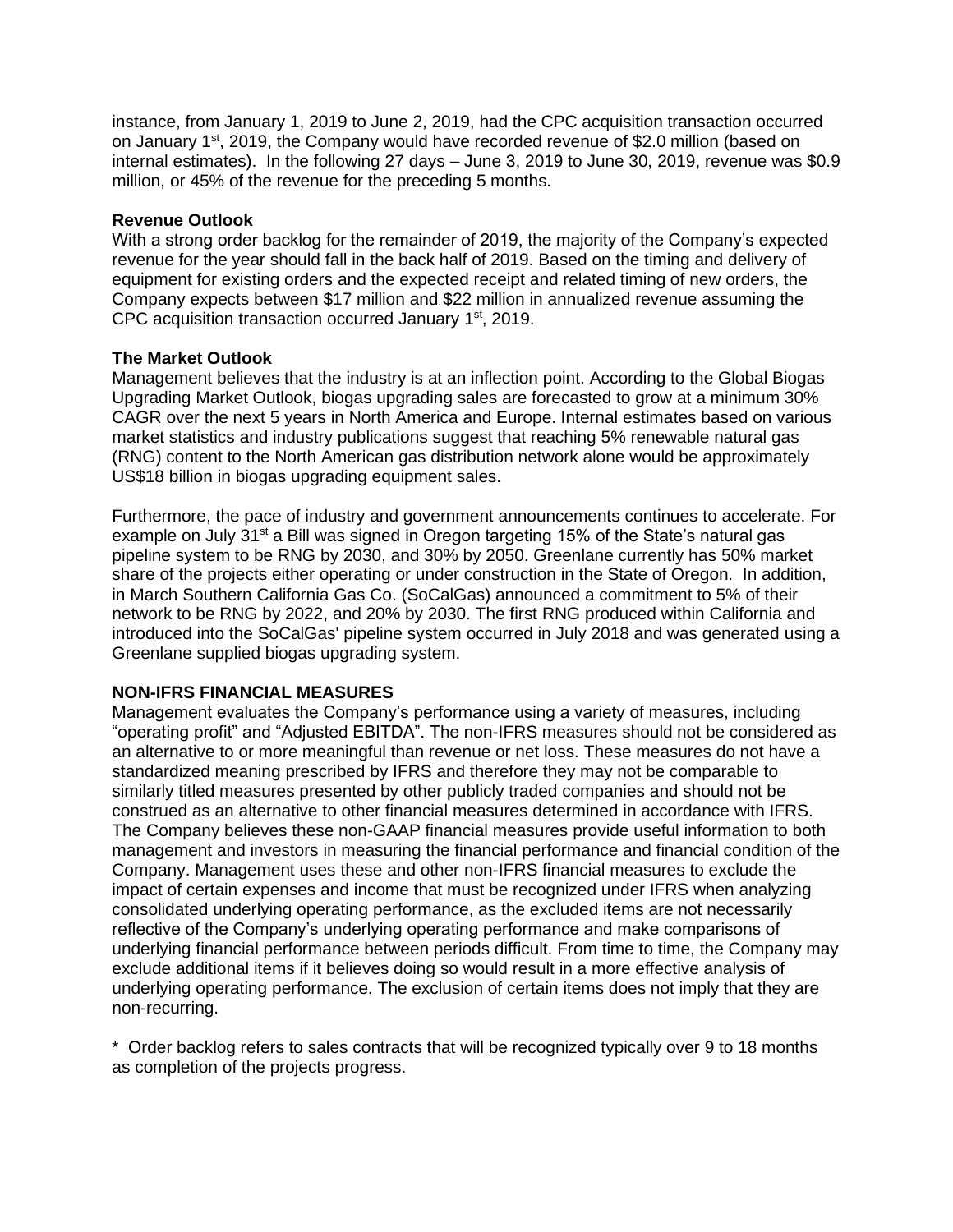\*\* Sales pipeline is defined as prospective projects that can convert into orders within approximately 24 months. Not all of these potential projects will proceed or proceed within the expected timeframe and not all of the projects that do proceed will be awarded to Greenlane.

All filings related to the second quarter ended June 30, 2019 are available on SEDAR at [www.sedar.com.](http://www.sedar.com/)

#### **About Greenlane Renewables**

Greenlane Renewables is a leading global provider of biogas upgrading systems that are helping decarbonize natural gas. Our systems produce clean, low-carbon renewable natural gas from organic waste sources including landfills, wastewater treatment plants, dairy farms, and food waste, suitable for either injection into the natural gas grid or for direct use as vehicle fuel. Greenlane is the only biogas upgrading company to offer the three main technologies; water wash, pressure swing adsorption, and membrane separation. With over 30 years industry experience, patented and proprietary technology, and over 100 biogas upgrading units supplied into 18 countries worldwide, including the world's first and second largest biogas upgrading facilities, Greenlane is inspired by a commitment to helping waste producers improve their environmental impact, green credentials, and bottom line. For further information, please visit www.greelanerenewables.com.

#### **For more information please contact:**

Incite Capital Markets Eric Negraeff / Clayton Paradis Greenlane Renewables Inc. Brad Douville, President & CEO, Ph: 604.493.2004 Email: IR@greenlanebiogas.com

FORWARD-LOOKING INFORMATION – This news release contains "forward-looking information" within the meaning of applicable securities laws. All statements contained herein that are not historical in nature contain forward-looking information. Forward-looking information can be identified by words or phrases such as "may", "expect", "likely", "should", "would", "plan", "anticipate", "intend", "potential", "proposed", "estimate", "believe" or the negative of these terms, or other similar words, expressions and grammatical variations thereof, or statements that certain events or conditions "may" or "will" happen. The forward-looking information contained in this press release, includes, but is not limited to, the mitigation of the impact of the protracted acquisition transaction and other delays, the biogas upgrading contract involving a municipal wastewater treatment facility in Metro Vancouver, the continuation of building the Company's foundation for the next phase of growth, and the new model to add recurring revenue and profits. The forward-looking information contained herein is made as of the date of this press release and is based on assumptions management believed to be reasonable at the time such statements were made, including management's perceptions of future growth, results of operations, operational matters, historical trends, current conditions and expected future developments, as well as other considerations that are believed to be appropriate in the circumstances. While we consider these assumptions to be reasonable based on information currently available to management, there is no assurance that such expectations will prove to be correct. By their nature, forward-looking information is subject to inherent risks and uncertainties that may be general or specific and which give rise to the possibility that expectations, forecasts, predictions, projections or conclusions will not prove to be accurate, that assumptions may not be correct and that objectives, strategic goals and priorities will not be achieved. A variety of factors, including known and unknown risks, many of which are beyond our control, could cause actual results to differ materially from the forward-looking information in this press release. Such factors include, without limitation: risks relating to the Company's ability to execute its business strategy and the benefits realizable therefrom, risks related to the Company's contracts, risks related to the Company's expected growth phase, risks specifically related to the Company's international operations, and risks relating to the market price of the Common Shares. Additional risk factors can also be found in the Company's filing statement and prospectuses, which has been filed under the Company's SEDAR profile at www.sedar.com. Readers are cautioned not to put undue reliance on forward-looking information. The Company undertakes no obligation to update or revise any forward-looking information, whether as a result of new information, future events or